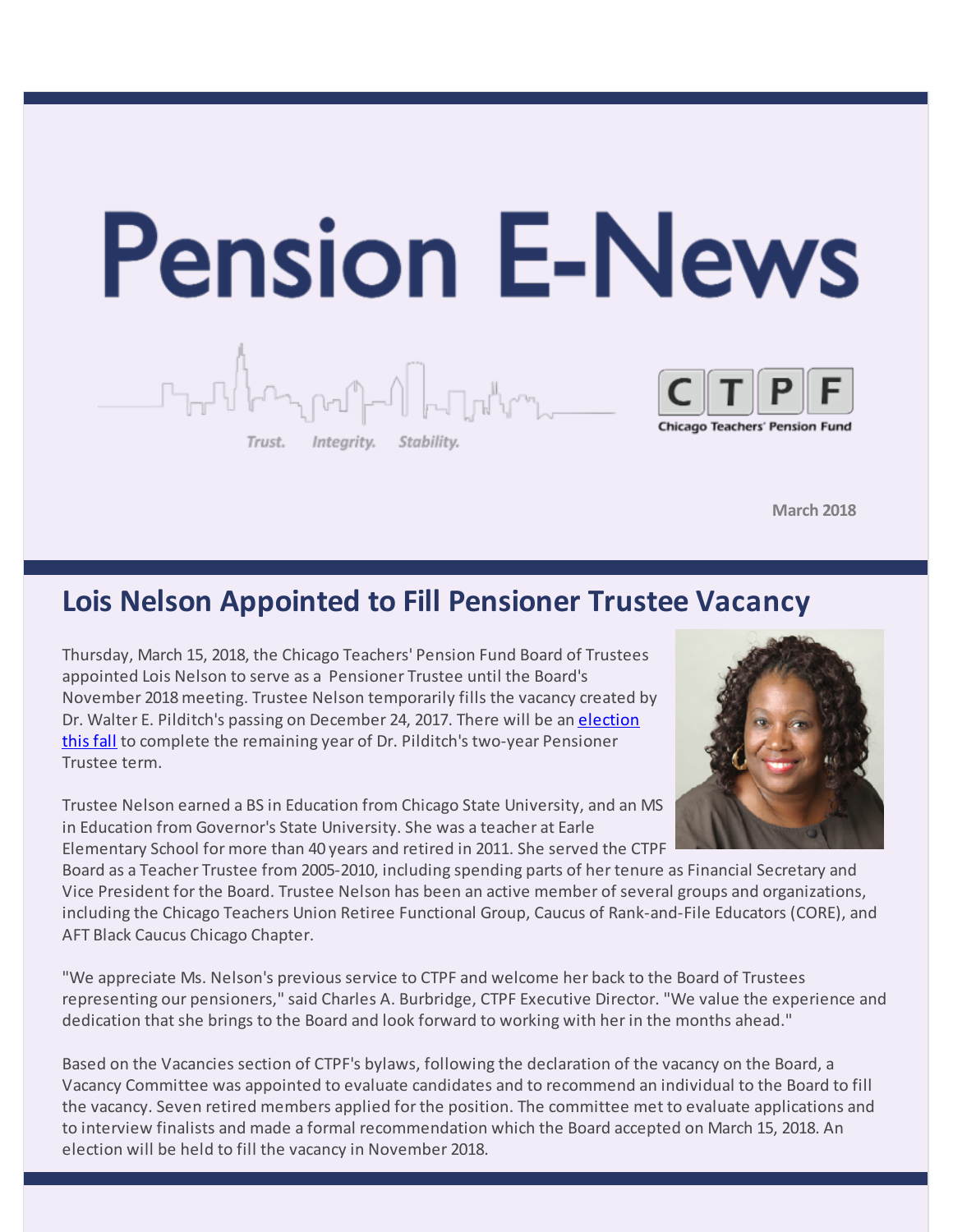# **2018 Notice of Trustee Elections**

### **CTPF will hold elections for:**

- Two (2) Teacher Trustees to serve three-year terms from November 2018-2021 (voting November 1-7, 2018)
- One (1) Pensioner Trustee to fill a vacancy for the term ending November 2019 (voting October 19-November 7, 2018)

See schedule below for further details on voting.

### **Eligibility Criteria for Candidates**

Individuals who wish to run for office must meet the following criteria as of October 1, 2018:

#### **Teacher Trustee candidates must:**

- 1. be a Member, other than a Principal/Administrator, as defined in 40 ILCS 5/17-106;
- 2. have been assigned on a regular certificate for at least 10 years in the Chicago Public Schools or charter schools within District 299; and
- 3. be nominated by a petition signed by at least 200 contributors who are not Principals/Administrators, as provided in 40 ILCS 5/17- 139(1).

#### **Pensioner Trustee candidates must:**

- 1. be a service, reciprocal, or disability pensioner receiving monthly payments from the Fund; and
- 2. be nominated by a petition signed by not less than 100 pensioners, as provided in 40 ILCS 5/17-139(2).

#### **Nomination Packets**

Individuals who meet the criteria listed above can request a nomination packet from the Chicago Teachers' Pension Fund. Call Gail Davis at 312-604-1400, ext. 402, or email *[elections@ctpf.org](mailto:elections@ctpf.org)* to request a packet. Completed petitions and candidate resumes must be submitted to the Chicago Teachers' Pension Fund office, 203 North LaSalle Street, Suite 2600, Chicago, Illinois 60601-1231, on or before the close of business at 5:00 p.m. (CDT), Monday, October 1, 2018.

|                    | <b>Schedule of Election Events</b>                                                                       |
|--------------------|----------------------------------------------------------------------------------------------------------|
| February 15, 2018  | Nomination packets available                                                                             |
| October 1, 2018    | 5:00 p.m. (CDT), nomination packets due to CTPF                                                          |
| October 19, 2018   | Election materials mailed and online voting available for Pensioner Trustee<br>election                  |
| November 1, 2018   | Unique voter identification numbers to be distributed by this date for Teacher<br>Trustee election       |
| November 1-7, 2018 | Online voting available for Teacher Trustee election through November 7 at 5:00<br>p.m. (CDT)            |
| November 7, 2018   | Voting closes for all elections at 5:00 p.m. (CDT). All mail-in ballots must<br>be received by this date |
| November 13, 2018  | Trustees sworn in during CTPF Board of Trustees meeting                                                  |



Additional information about the elections and the current election policy can be found on *[www.ctpf.org](http://r20.rs6.net/tn.jsp?f=00165QRqlhftMxTEgLE9JFCVkULOnA4qD90c8XV2aPHWw98YuQi7-4eOiQBKD1r6RZutz0pXyprmZli94G6VFgMPBAhy8oVf5wTybJFoDHR5mMATqpkj1ljSS2KqYBoXo8pfBGxC5J41Lknj0sghDpxd2V0GCcaGDSUx8JhjhtW3gUVcChKYSBYtTL30dpVX_drWomM39kc3Ok=&c=&ch=)*.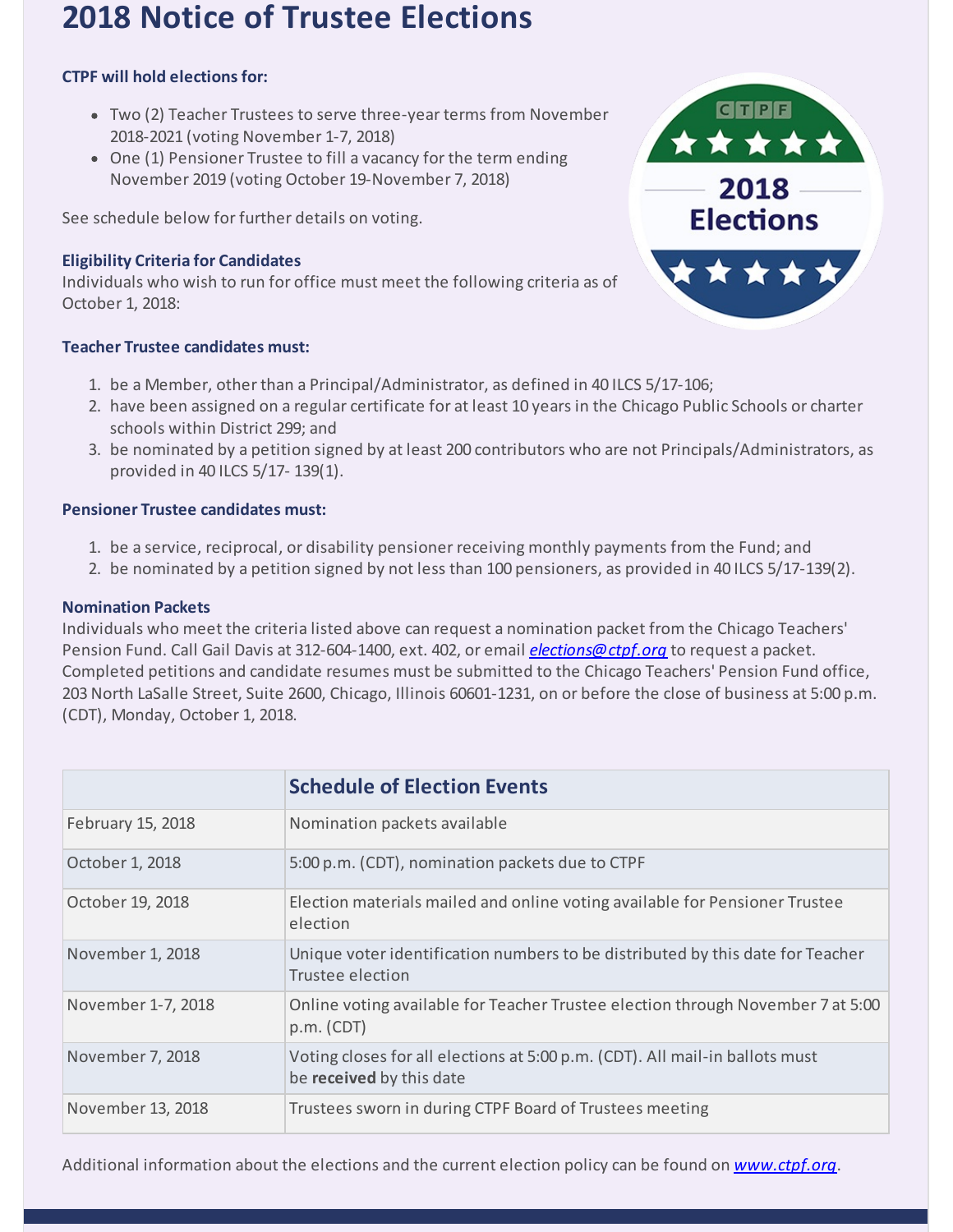### **CTPF Retirement Seminars | Active Members**



CTPF recently hosted four retirement seminars in February and March, attracting more than 300 members preparing for the retirement process. The seminars featured presentations from CTPF staff and the opportunity to meet with representatives from CTPF, CPS, and Social Security.

Members interested in retiring in 2018 who have not yet started the process can download an application on [www.ctpf.org](http://r20.rs6.net/tn.jsp?f=00165QRqlhftMxTEgLE9JFCVkULOnA4qD90c8XV2aPHWw98YuQi7-4eOnd7hOTZ6V_xJhMpHt56_r7YTPoSl-6aNnIq9jktKV2V8Nl3qM9IhCwnf5JRGlbJjQB8a4Qs_M-EqIUgqH8PeeAGhnwzbWZnV7wG6X41W0zg_HFPG6KnZ3X6FQYmHrkyMDbXXwvbXvl15sr8BTTSC-EuyAWYF5HBPg==&c=&ch=) and should schedule an individual benefits consultation with CTPF Member Services as soon as possible; call 312-641-4464 to schedule your appointment.

# **New Medicare ID Card Scam Alert**

The new Medicare ID cards will start rolling out in April, and potential identity thieves are already trying to take advantage of members. An article on [Forbes.com](http://r20.rs6.net/tn.jsp?f=00165QRqlhftMxTEgLE9JFCVkULOnA4qD90c8XV2aPHWw98YuQi7-4eOnd7hOTZ6V_xqtRHad3Q1-LiPZUvOvEJNuOPDj0BxKFUR17So4icMlkVLiYHXLQJgCjCEXRq7Qte8y-vHU-ooQaOTywiv40WyVPNYicHQep09xd4brmfAbBVKnf0ovnTkGI_HV4jiVUQ8sFJ33Y1e-rlyU_4Hp2YachkuTsKbfKCx4RQc7RIfWOvveS_L7a2yle2FNkppoB2vDTOpUGXqD6PteUuFL0qNA==&c=&ch=) offers some helpful tips and advice for keeping your personal information safe, including:

- Medicare does not make phone calls, so anyone who says they are calling from Medicare is misrepresenting themselves.
- The new ID cards are free; don't believe anyone who tries to collect money for your card.
- Medicare benefits have not changed.
- If you need to update your address on file with Medicare, only do so on the *official Social Security* [Administration](http://r20.rs6.net/tn.jsp?f=00165QRqlhftMxTEgLE9JFCVkULOnA4qD90c8XV2aPHWw98YuQi7-4eOnd7hOTZ6V_xwpoDx7QZ3gvkboabIf3dxEPRUYxPCxWRXOAsU-GCzXgSwS9u4mfOXHo-VwfsTUawfUlcVlCfhE6cAJyziukboPi7cYoKqC5hewh-X1RHCFo6Wfzd6isUaQ==&c=&ch=) (SSA) website or by calling the SSA at 800-772-1213.

Visit the [Medicare](http://r20.rs6.net/tn.jsp?f=00165QRqlhftMxTEgLE9JFCVkULOnA4qD90c8XV2aPHWw98YuQi7-4eOjSttAPnYJEDR4hEcLECTLpfOBDyX7lc-mWR01JJwOoFSSisSid-mFrs7lGeAt155oDAT0laIcalwi1jzatIKnqZWmyhxV4cOrLvrXcb_yhkz2eWMNNIRzk=&c=&ch=) website for information about the new cards and to sign up to receive their updates.

# **No Need to Submit Your New Medicare Card | Retirees**

If you're one of the many members who will soon be receiving a new Medicare ID card, there's no need to send CTPF a copy of your new card. CTPF will update new Health Insurance Claim Numbers (HICNs) for existing Medicare members automatically based on a report from the Centers for Medicare and Medicaid Services.

### **MiDA Investors Delegation to Africa**



Mobilizing Institutional Investors to Develop Africa's Infrastructure (MiDA), a NASP-USAID investment partnership that provides opportunities to co-invest in Africa's infrastructure, hosted its second annual investors delegation in Cape Town and Johannesburg on March 4-10, preceded by US-Africa infrastructure workshops and an investors retreat in Dakar, Senegal from February 28-March 4. CTPF Chief Investment Officer Angela Miller-May attended the workshops and retreat, which presented information and tours on infrastructure investment opportunities with the Dakar-Diamniadio new toll highway, Umoya Wind Farm, and a Contourglobal power plant, among others.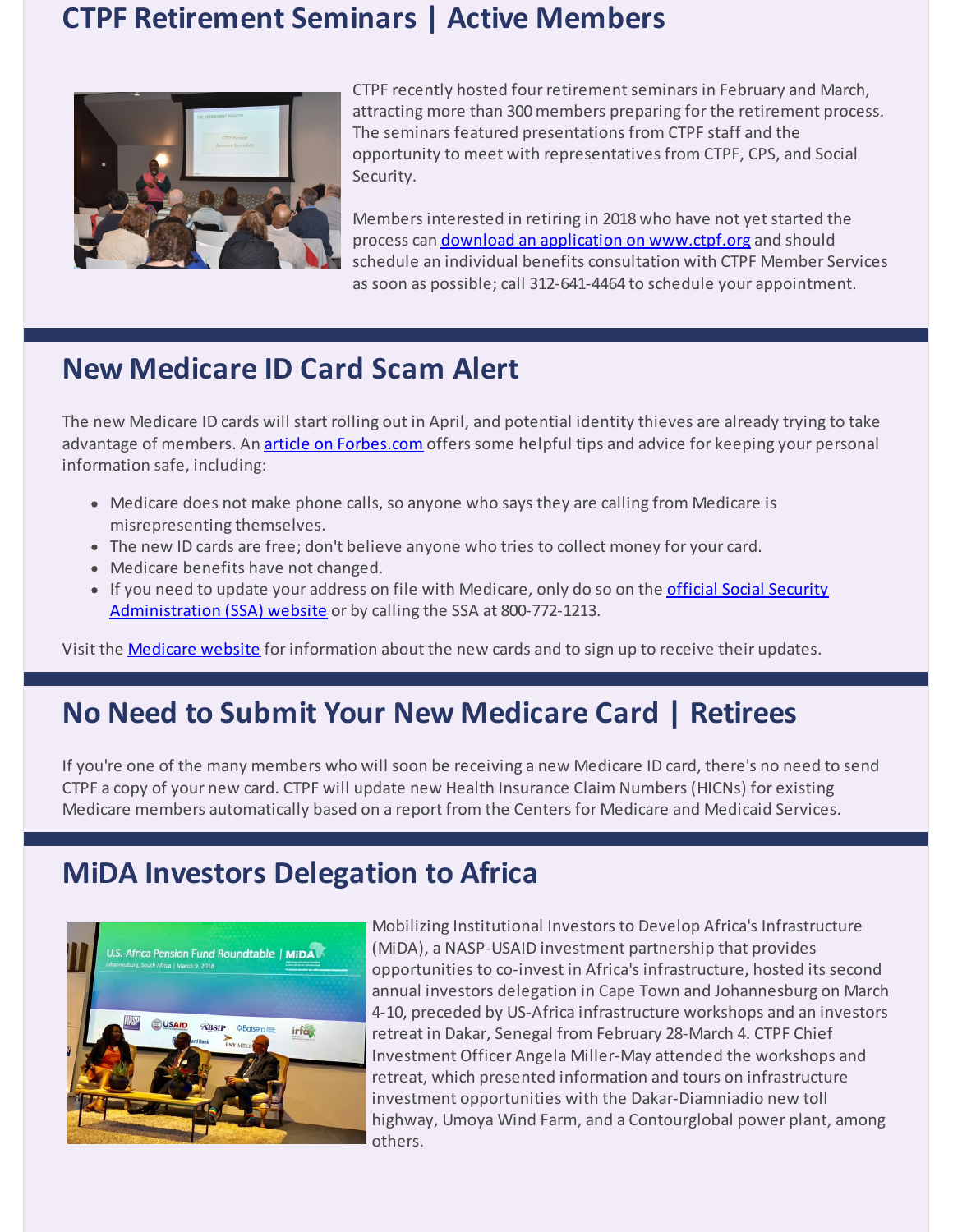

Miller-May participated on a panel discussion to share CTPF's experience and perspective on investing in private equity, and was joined by CTPF Executive Director Chuck Burbridge for the investors delegation, where he spoke about investment policies and market trends for co-investments. Learn more about MiDA and the investment opportunities they provide on [www.mida-infra.org](http://r20.rs6.net/tn.jsp?f=00165QRqlhftMxTEgLE9JFCVkULOnA4qD90c8XV2aPHWw98YuQi7-4eOnd7hOTZ6V_x-iIBaDM87ymTVFx1tZZaXXmN84wybp33Y25PUd2V7BVs5FLAH7NO3vCzTUHLgbpYLw896JVLxIkMyf2BiycTDvowOl15S8zoslClaLHVPhHg6nlyI0h8mg==&c=&ch=).

### **CTPF Features**

### **Retired Members: Are You Redefining Retirement?**



What are you doing to stay active, creative, engaged, and involved in your retirement?

Email your story about how your retirement is unique to *[socialmedia@ctpf.org](mailto:socialmedia@ctpf.org)* and we may contact you for a Redefining Retirement feature.

**Active Members: Does Your School Shine?**



What is your school doing to be creative, innovative, and to make a difference for students and faculty?

Email yourstory about how yourschool stands out to *[socialmedia@ctpf.org](mailto:socialmedia@ctpf.org)* and we may contact you for a School Spotlight feature.

# **Pension Payment Schedule**

The schedule for mailing checks and direct deposit dates through May is listed below. [Click](http://r20.rs6.net/tn.jsp?f=00165QRqlhftMxTEgLE9JFCVkULOnA4qD90c8XV2aPHWw98YuQi7-4eOniRvsrK-2U34dkzMLVJRGZi74-fnV-pdxtqw8-5txNPsMiGsH8VnKhbyRGfzbHv_KPzfzp6n6eriz63YR10rzNFyLYhfqYgwCiLoSFGwJ0h18FsAzSIdZTttuZdrPGKtWKCYVf-NV5Vsnt5iyIpftgwITLmSntvkA==&c=&ch=) here for a printable PDF of the full schedule.

| <b>Month</b>      | <b>Check Mailing Date</b> | <b>Direct Deposit Date</b> |
|-------------------|---------------------------|----------------------------|
| <b>April 2018</b> | March 29, 2018            | April 2, 2018              |
| May 2018          | April 27, 2018            | May 1, 2018                |
| June 2018         | May 30, 2018              | June 1, 2018               |
| <b>July 2018</b>  | June 28, 2018             | July 2, 2018               |